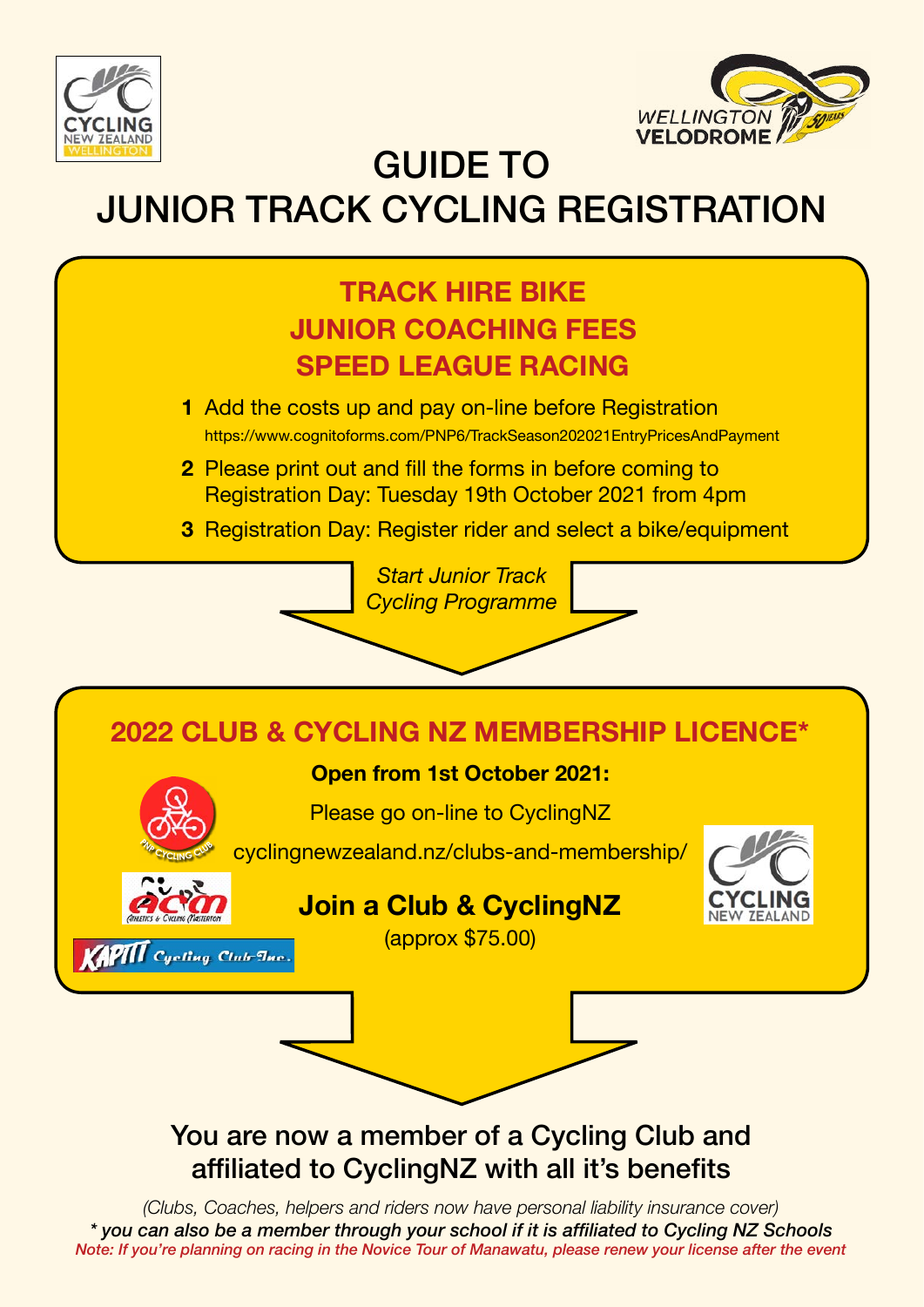## PNP JUNIOR TRACK CYCLING **2021 –22 REGISTRATION FEES**



Cyclist Name

Hire Bike No. **Example 2021** – 2022 season)

#### Please go on-line to our Cognito forms to pay the below costs:

https://www.cognitoforms.com/PNP6/TrackSeason202122RaceEntryPricesAndPayment?fbclid=IwA R2iXdTcohRGCsdr5pRUtebO9iz\_ccX3AnunVaPRyF1RZC2C8Pa6sImBRoc

| Bike Hire 2021-22 track season                                                               | Please read & sign Hire Agreement                             | \$80  |  |
|----------------------------------------------------------------------------------------------|---------------------------------------------------------------|-------|--|
| Coaching<br>(Please choose <b>one</b> option)                                                | Beginners (first season riders only)<br>Tuesdays &/or Sundays | \$30  |  |
| Fees include the use of velodrome<br>hire, motorbike, starting gates and<br>other equipment. | Development/Social Grade<br>Tuesdays & Sundays                | \$50  |  |
|                                                                                              | Nationals Grade*<br>Tuesdays & Thursdays                      | \$70  |  |
| Wgtn Cup/Sprint Ace Season Pass                                                              | Junior Fee (U13, U15, U17, U19)                               | \$25  |  |
|                                                                                              |                                                               | TOTAL |  |

Please add up your total and pay on-line using the Cognito form above

Then bring these forms along on registration day to complete and hand in. Cash on day is okay also.

#### **CNZ & CLUB MEMBERSHIP**

ALL RIDERS must be members of registered cycling club or school *and* CyclingNZ. The membership runs from 1<sup>st</sup> January to 31<sup>st</sup> December of each year. The 2022 membership period for **CyclingNZ** opens early Oct 2021. First time memberships will then be valid until 31st December 2022.

All riders not in an affiliated school need to join up with a Club (either PNPCC/Kapiti CC/MastertonCC) through the CyclingNZ Website: https://www.cyclingnewzealand.nz/

Those riders who have CyclingNZ membership for 2021 can renew their membership on-line. If your updated license number has changed please email Gary (getgazza1@gmail.com).

| 2022 CyclingNZ Membership | Youth License    | \$35 ? |
|---------------------------|------------------|--------|
| 2022 Club Membership      | PNP Cycling Club | \$40 ? |

*Please Note:* The CNZ membership covers indemnity for the cycling club volunteer crew and we ask riders to obtain their license at the earliest convenience for all concerned. If you belong to a CNZ Schools affiliated school, then this is also valid.

#### **Wgtn Cup & Sprint Aces Season Pass**

This fee allows experienced junior riders to participate in the club's *racing* events on Sunday afternoons. The rider need only pay for this if they plan to race in the events.

\*Riders paying for Nationals Grade Training need to email Gary an 'expression of interest to be in the Wgtn Team' with their CNZ license number in the first week of November. See selection policy on PNP Website.

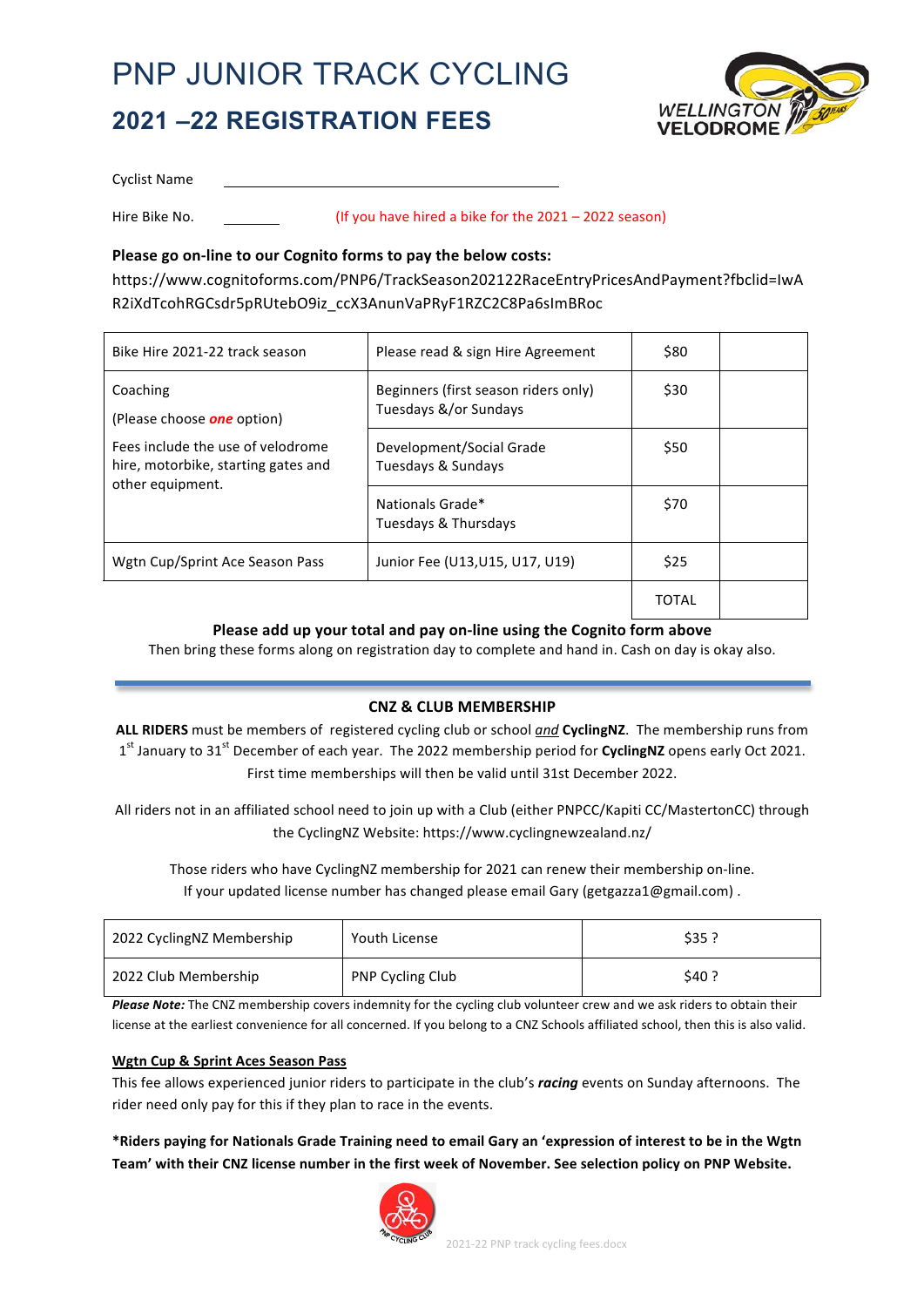### **PNP** track cycling



### *junior programme 2021-22*

| <b>FIRST NAME</b>                                                                                                                                                                                                                               | the control of the control of the control of the control of the control of                                                                                                                                                    |  |
|-------------------------------------------------------------------------------------------------------------------------------------------------------------------------------------------------------------------------------------------------|-------------------------------------------------------------------------------------------------------------------------------------------------------------------------------------------------------------------------------|--|
| <b>PREFERRED NAME</b>                                                                                                                                                                                                                           |                                                                                                                                                                                                                               |  |
| DATE OF BIRTH                                                                                                                                                                                                                                   |                                                                                                                                                                                                                               |  |
| 2021 CyclingNZ License No: ____________________ (for previously licensed riders)                                                                                                                                                                |                                                                                                                                                                                                                               |  |
| <b>ADDRESS</b>                                                                                                                                                                                                                                  |                                                                                                                                                                                                                               |  |
|                                                                                                                                                                                                                                                 |                                                                                                                                                                                                                               |  |
|                                                                                                                                                                                                                                                 | CYCLIST MOBILE PHONE ________________                                                                                                                                                                                         |  |
|                                                                                                                                                                                                                                                 |                                                                                                                                                                                                                               |  |
| <b>SCHOOL</b>                                                                                                                                                                                                                                   | <b>YEAR</b>                                                                                                                                                                                                                   |  |
|                                                                                                                                                                                                                                                 |                                                                                                                                                                                                                               |  |
|                                                                                                                                                                                                                                                 |                                                                                                                                                                                                                               |  |
| <b>MEDICAL CONDITIONS</b>                                                                                                                                                                                                                       | the control of the control of the control of the control of the control of the control of the control of the control of the control of the control of the control of the control of the control of the control of the control |  |
| <b>MEDICATIONS USED</b>                                                                                                                                                                                                                         | the contract of the contract of the contract of the contract of the contract of the contract of the contract of                                                                                                               |  |
| <b>PARENTS/ GUARDIANS</b>                                                                                                                                                                                                                       |                                                                                                                                                                                                                               |  |
| <b>NAME</b>                                                                                                                                                                                                                                     | the contract of the contract of the contract of the contract of the contract of the contract of the                                                                                                                           |  |
| ADDRESS                                                                                                                                                                                                                                         |                                                                                                                                                                                                                               |  |
| <b>EMAIL</b><br>the control of the control of the control of the control of the control of the control of the control of the control of the control of the control of the control of the control of the control of the control of the control   |                                                                                                                                                                                                                               |  |
| <b>PHONE</b>                                                                                                                                                                                                                                    |                                                                                                                                                                                                                               |  |
| <b>NAME</b>                                                                                                                                                                                                                                     | the control of the control of the control of the control of the control of the control of the control of the control of the control of the control of the control of the control of the control of the control of the control |  |
| <b>ADDRESS</b><br>the control of the control of the control of the control of the control of the control of the control of the control of the control of the control of the control of the control of the control of the control of the control |                                                                                                                                                                                                                               |  |
| <b>EMAIL</b>                                                                                                                                                                                                                                    |                                                                                                                                                                                                                               |  |
| <b>PHONE</b>                                                                                                                                                                                                                                    |                                                                                                                                                                                                                               |  |
| AGREEMENT: /                                                                                                                                                                                                                                    | , as a junior cyclist,                                                                                                                                                                                                        |  |

*understand that the coaching programme is run using volunteer coaches and helpers. I* agree to abide by the rules of the Junior Track Cycling Club and to respect my fellow PNP *members and volunteers.*

| SIGNATURE OF JUNIOR CYCLIST  | DATF |
|------------------------------|------|
| SIGNATURE OF PARENT/GUARDIAN | DATF |
|                              |      |

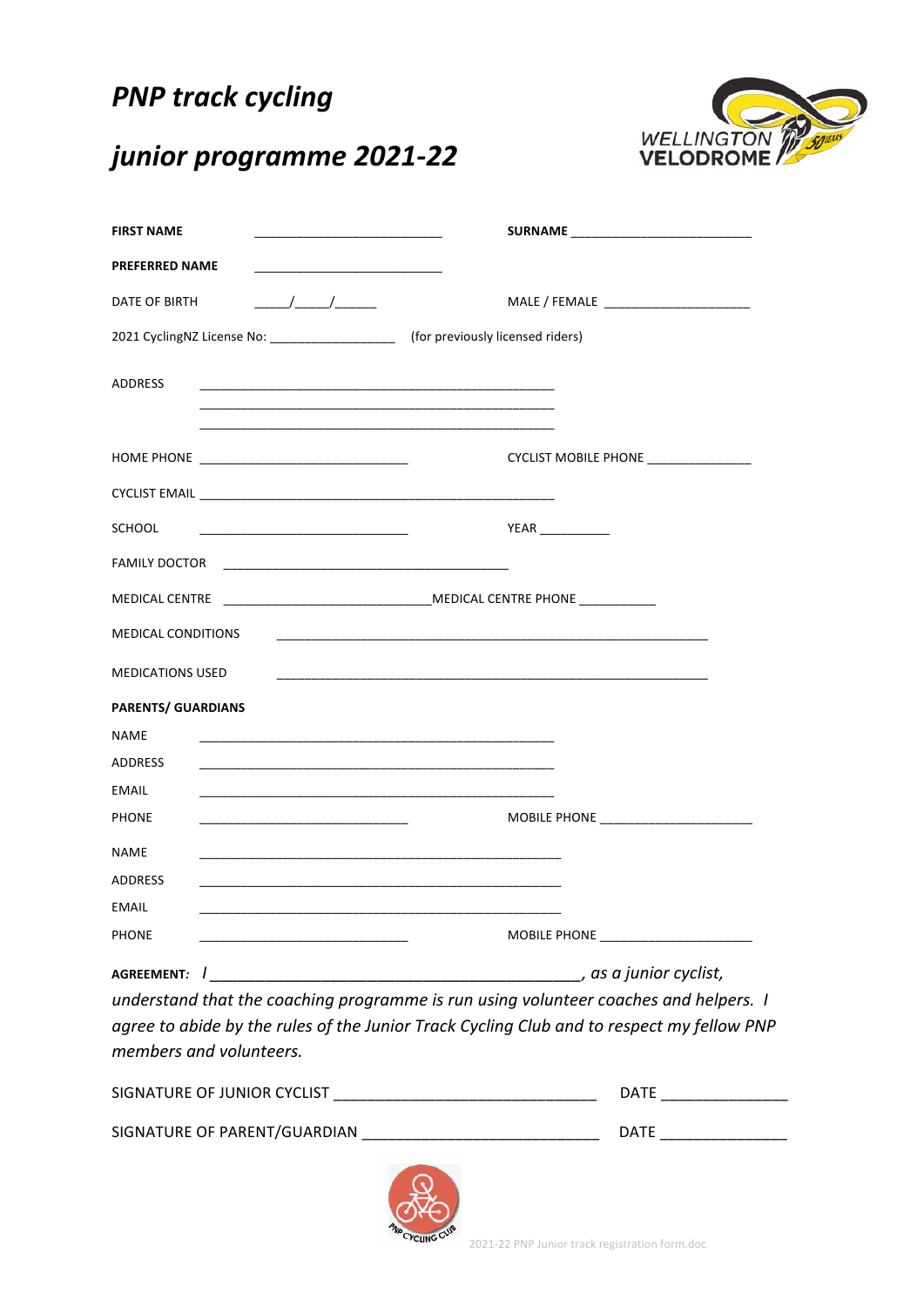**BIKE HIRE AGREEMENT:** 

*If* you are hiring a PNP Track Bike for the season, please read the Terms of hire bike care. Bike Hire is \$80 for the season up until the end of the season.

*I* have read and agree to the Terms of the Bike Hire Care. (Please tick) <sup>l</sup>

*AGREEMENT AND RELEASE OF LIABILITY*

The coaching programme is run using volunteer coaches and helpers. Cyclists must abide by the rules of the Junior Track Cycling Club and respect their fellow PNP members and volunteers.

*I* acknowledge that cycling is an inherently dangerous sport in which I participate at my own risk and that the PNP Cycling Club is an organization formed to advance the sport of cycling, the efforts of which directly benefit me. On behalf of myself, my heirs, assigns and personal relatives, I waive, release, and forever discharge the PNP Cycling Club, its officers, agents, members, sponsors, *promoters, and affiliates whosoever from any and all liability, claim, loss, cost, or expense arising from* or attributable in any legal way to any action or omission or act of any such person or organization or execution of any bicycle racing or sporting event, including travel to and from such *event, in which I may participate as a rider, team member or spectator. I agree to wear a helmet* whenever I am riding in PNP Cycling Club events, to obey road rules, and to follow club rules. To *the best of my knowledge I have no physical condition which would interfere with my ability to* participate in or attend any such event, or which would endanger my health.

|                                                                    | Date: |  |  |
|--------------------------------------------------------------------|-------|--|--|
|                                                                    | Date: |  |  |
| <b>PRIVACY ACT</b>                                                 |       |  |  |
| Member details will be used for club administration purposes only. |       |  |  |